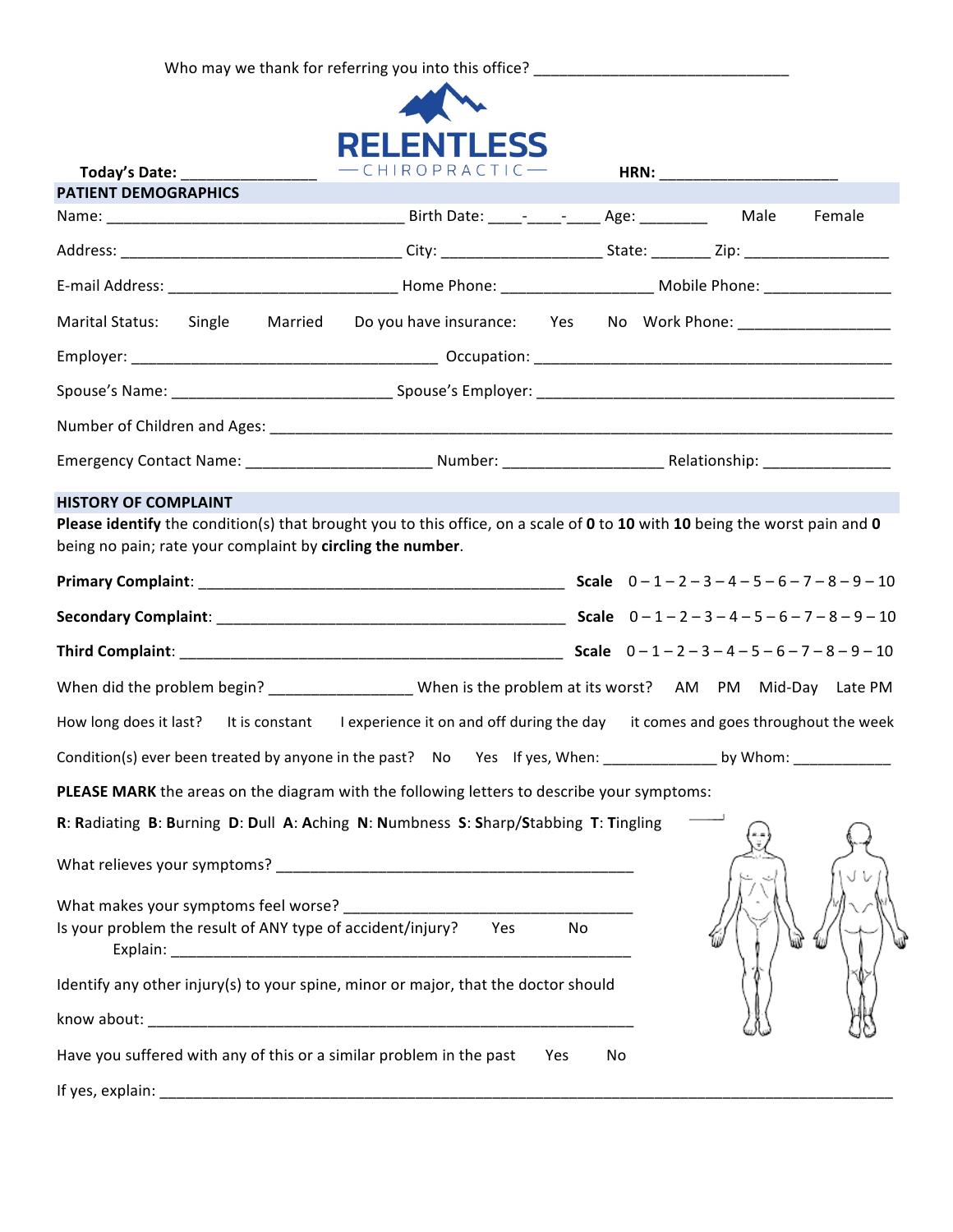| <b>PAIN SCALE</b>             |       |
|-------------------------------|-------|
| Patient Name:                 | Date: |
| <b>Please Read Carefully:</b> |       |

Instructions: Please circle the number that best describe the question being asked. **0 – Being NO Pain and 10 – Worst Possible Pain**

|             |                        |                        |            | 1. What is your pain RIGHT NOW?                                    |             |                |                |         |   |                                                                                           |
|-------------|------------------------|------------------------|------------|--------------------------------------------------------------------|-------------|----------------|----------------|---------|---|-------------------------------------------------------------------------------------------|
|             |                        |                        |            |                                                                    |             |                |                |         |   | Worst Possible Pain                                                                       |
| $\mathbf 0$ |                        | $1 \quad 2 \quad$      |            | $3 \t 4$                                                           | $5^{\circ}$ | $6 \quad \Box$ | $\overline{7}$ | $8 - 8$ | 9 | 10                                                                                        |
|             |                        |                        |            | 2. What is your TYPICAL or AVERAGE pain?                           |             |                |                |         |   |                                                                                           |
|             |                        |                        |            |                                                                    |             |                |                |         |   | Worst Possible Pain                                                                       |
| $\mathbf 0$ |                        |                        |            | $1 \qquad 2 \qquad 3 \qquad 4 \qquad 5$                            |             | $6 \qquad$     | $7^{\circ}$    | $8 - 8$ | 9 | 10                                                                                        |
| 3.          |                        |                        |            |                                                                    |             |                |                |         |   | What is your pain level AT ITS BEST (How close to "0" does your pain get at its best)?    |
|             |                        |                        |            |                                                                    |             |                |                |         |   |                                                                                           |
| $\mathbf 0$ |                        |                        |            | $1 \qquad 2 \qquad 3 \qquad 4 \qquad 5 \qquad 6 \qquad 7 \qquad 8$ |             |                |                |         | 9 | 10                                                                                        |
| 4.          |                        |                        |            |                                                                    |             |                |                |         |   | What is your pain level AT ITS WORSE (How close to "10" does your pain get at its worst)? |
|             |                        |                        |            |                                                                    |             |                |                |         |   | Worst Possible Pain                                                                       |
| $\mathbf 0$ |                        | $1 \quad \blacksquare$ | $2^{\sim}$ | $3 \t 4 \t 5 \t 6$                                                 |             |                | $7 \quad$      | $8 -$   | 9 | 10                                                                                        |
|             | <b>Other Comments:</b> |                        |            |                                                                    |             |                |                |         |   |                                                                                           |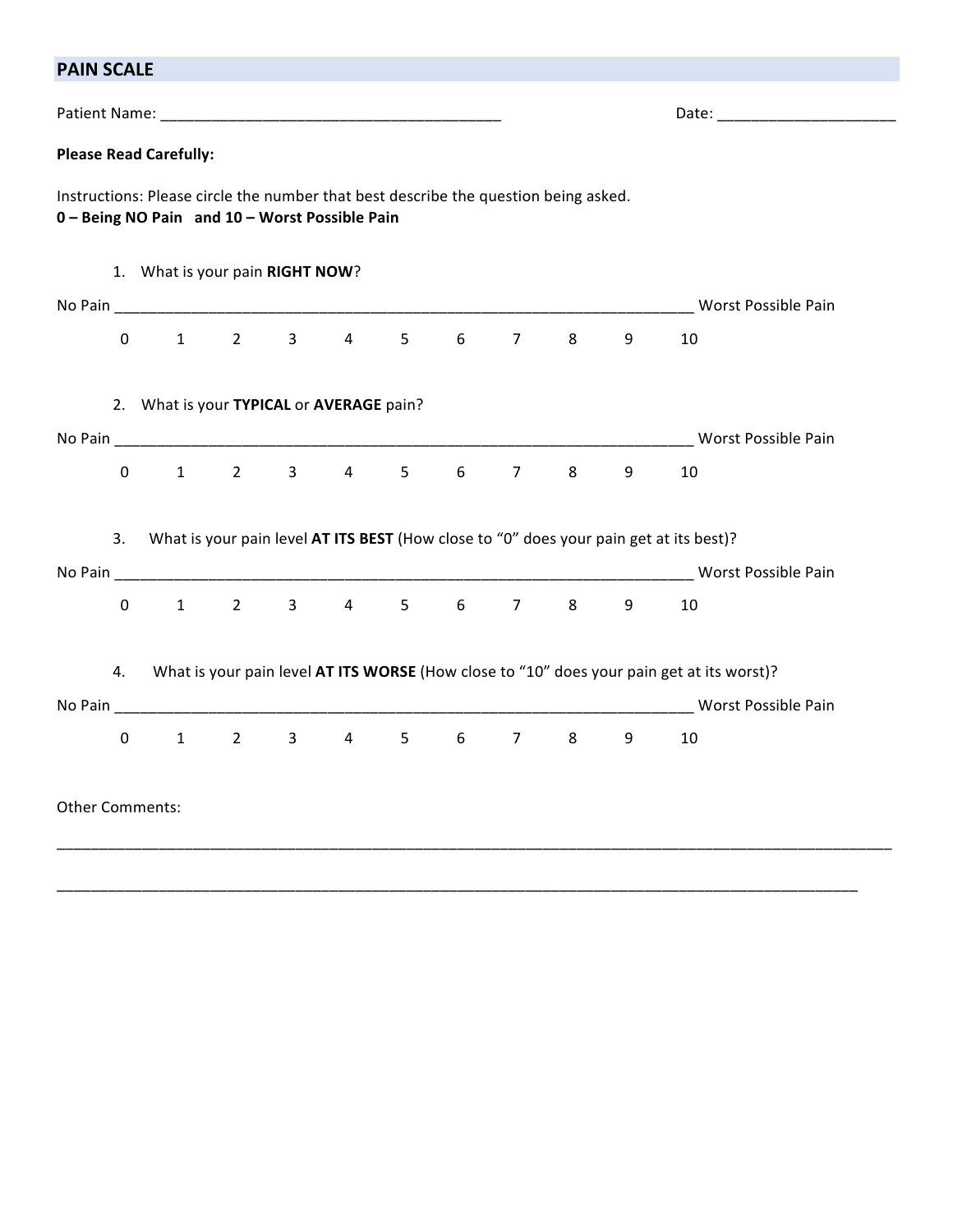| <b>PAST HISTORY</b>                                                                |                                                                                                                               |
|------------------------------------------------------------------------------------|-------------------------------------------------------------------------------------------------------------------------------|
| Have you been to a chiropractor in the last 5 years?                               | Yes<br>No.                                                                                                                    |
| Have you tried other forms of treatment? Yes No If yes, explain type of treatment: |                                                                                                                               |
|                                                                                    | Please identify any and all types of jobs you have had in the past that have imposed any physical stress on you or your body? |

\_\_\_\_\_\_\_\_\_\_\_\_\_\_\_\_\_\_\_\_\_\_\_\_\_\_\_\_\_\_\_\_\_\_\_\_\_\_\_\_\_\_\_\_\_\_\_\_\_\_\_\_\_\_\_\_\_\_\_\_\_\_\_\_\_\_\_\_\_\_\_\_\_\_\_\_\_\_\_\_\_\_\_\_\_\_\_\_\_\_\_\_\_\_\_\_\_\_\_\_\_\_\_

Have you had any major surgeries? Yes No If yes, Explain: \_\_\_\_\_\_\_\_\_\_\_\_\_\_\_\_\_\_\_\_\_\_\_\_\_\_\_\_\_\_\_\_\_\_\_\_\_\_\_\_\_\_\_\_\_

If you have ever been diagnosed with any of the following conditions, PLEASE INDICATE which ones apply to you:

| List                        | Past | <b>Current</b> | List                        | Past | <b>Current</b> |
|-----------------------------|------|----------------|-----------------------------|------|----------------|
| ADD/ADHD                    |      |                | Irritable                   |      |                |
| Allergies                   |      |                | Impotence/Sexual Dysfun.    |      |                |
| Asthma                      |      |                | Jaw Pain, TMJ               |      |                |
| <b>Back Curvature</b>       |      |                | Kidney Trouble              |      |                |
| <b>Bed Wetting</b>          |      |                | Learning Disability         |      |                |
| <b>Blood Disorder</b>       |      |                | Liver Trouble               |      |                |
| Blood Pressure (high/low)   |      |                | Loss of Balance             |      |                |
| <b>Blurred Vision</b>       |      |                | Low Back Pain               |      |                |
| <b>Broken Bone</b>          |      |                | Lung Problems               |      |                |
| Cancer                      |      |                | <b>Menopausal Problems</b>  |      |                |
| Cerebral Vascular           |      |                | <b>Menstrual Problem</b>    |      |                |
| <b>Chest Pain</b>           |      |                | Mid Back Pain               |      |                |
| Colon Trouble               |      |                | <b>Mood Changes</b>         |      |                |
| Convulsions/Epilepsy        |      |                | Neck Pain                   |      |                |
| Depression                  |      |                | Numb/Tingling               |      |                |
| <b>Diabetes</b>             |      |                | (arms, hands, fingers)      |      |                |
| Diarrhea/Constipation       |      |                | Numb/Tingling               |      |                |
| <b>Difficulty Breathing</b> |      |                | (legs, feet, toes)          |      |                |
| Digestive Problems          |      |                | Osteo Arthritis             |      |                |
| Disability                  |      |                | Pain with Sneeze/Cough      |      |                |
| <b>Dislocations</b>         |      |                | <b>PMS</b>                  |      |                |
| <b>Dizziness</b>            |      |                | Pregnant (none)             |      |                |
| Double Vision               |      |                | <b>Prostate Problems</b>    |      |                |
| Fainting                    |      |                | <b>Rheumatoid Arthritis</b> |      |                |
| Foot/Knee Problems          |      |                | Ringing in ears             |      |                |
| Fracture                    |      |                | Scoliosis                   |      |                |
| Frequent Colds/Flu          |      |                | Shoulder Pain               |      |                |
| <b>Gall Bladder Trouble</b> |      |                | Sinus/Drainage Problems     |      |                |
| Headache                    |      |                | <b>Skin Problems</b>        |      |                |
| <b>Hearing Loss</b>         |      |                | Swollen/Painful Joints      |      |                |
| <b>Heart Attack</b>         |      |                | <b>Tremors</b>              |      |                |
| Heartburn                   |      |                | <b>Trouble Sleeping</b>     |      |                |
| <b>Heart Problems</b>       |      |                | <b>Tumors</b>               |      |                |
| Hepatitis (A,B,C)           |      |                | Ulcers                      |      |                |
| Hip Pain                    |      |                | Upper Back Pain             |      |                |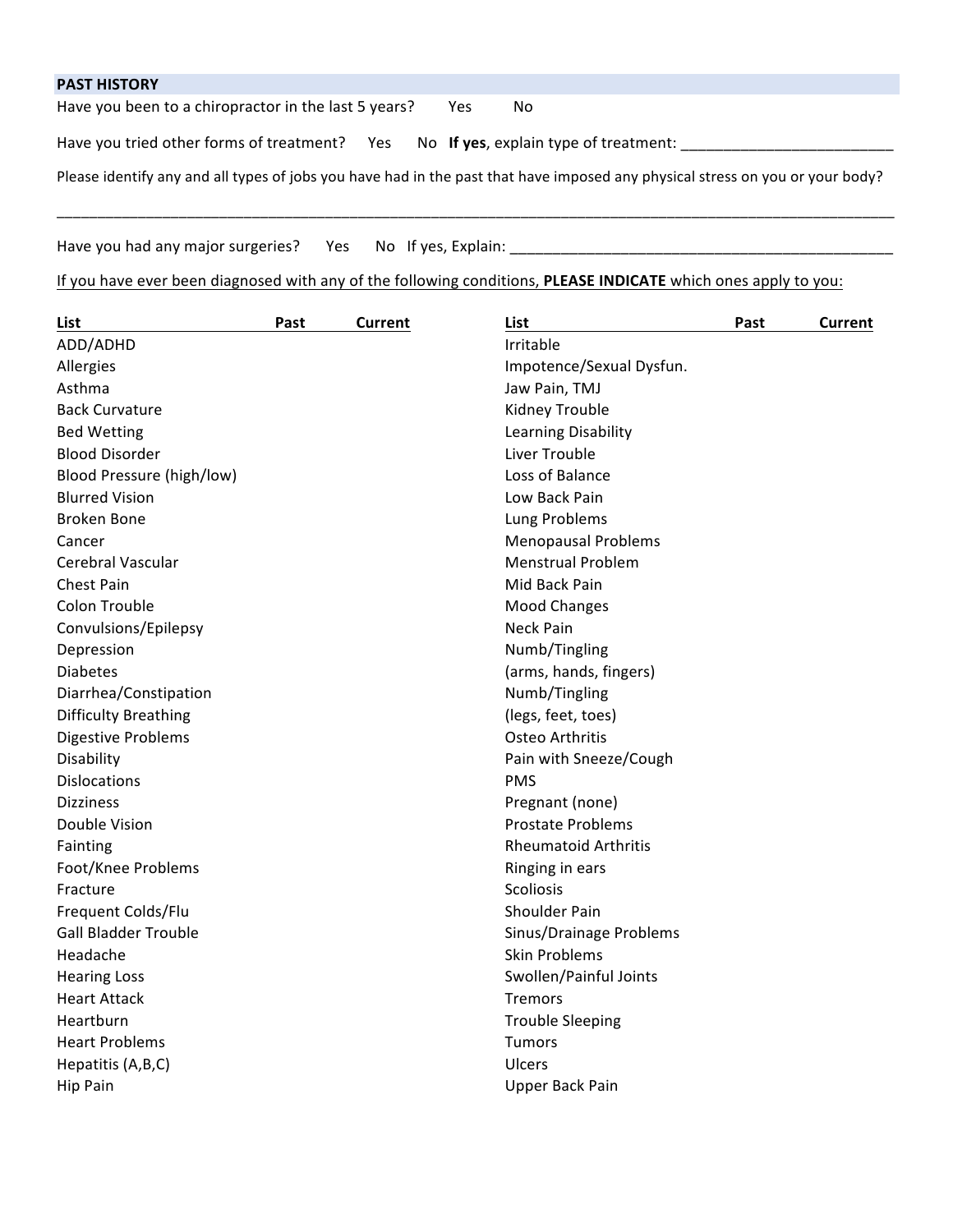| <b>SOCIAL HISTORY</b>                                                                        |        |      |            |            |       |          |              |       |
|----------------------------------------------------------------------------------------------|--------|------|------------|------------|-------|----------|--------------|-------|
| Smoking:                                                                                     | Cigars | Pipe | Cigarettes | How often? | Daily | Weekends | Occasionally | Never |
| Weekends<br><b>Alcoholic Beverage: Consumption occurs:</b><br>Daily<br>Occasionally<br>Never |        |      |            |            |       |          |              |       |
| <b>Recreational Drug Use:</b>                                                                |        |      |            |            | Daily | Weekends | Occasionally | Never |
| <b>FAMILY HISTORY</b>                                                                        |        |      |            |            |       |          |              |       |
| Does anyone in your family suffer with the same condition(s)?<br>No If yes, whom:<br>Yes     |        |      |            |            |       |          |              |       |
| Have you ever been treated for their condition: Yes No<br>don't know                         |        |      |            |            |       |          |              |       |
| Any other hereditary conditions the doctor should be aware of? Yes<br>No If Yes. Explain:    |        |      |            |            |       |          |              |       |

#### **FINANCIAL AGREEMENT**

Our experience has shown that it is wise to have an understanding with our patients as to our office policy and fees. Therefore, this form has been prepared for your convenience and information. As an office policy, we will discuss your treatment plan and all expected financial obligations **before** beginning corrective care in our office so that you can make an informed decision about your health.

There are several cost effective ways to receive care in our office and each will be discussed with you before beginning any corrective careplan. If at any time your insurance coverage or financial situation changes, it will be your responsibility to contact our billing department for updates.

As always, our main concern is your **health** and well-being, and we will work with you to provide that care in a way that is most appropriate for you.

### **Plan 1: Insurance**

If you have insurance which covers chiropractic services, we will bill your insurance company directly. However, you are responsible for the portion which your policy may not cover. For example:

A. Most insurance plans have a deductible that must be satisfied before the plan is effective.

B. Most insurance plans provide co-insurance for your chiropractic care, meaning, for example, they will account for 80% of your acute care and you will be responsible for the remaining 20%.

C. Most insurance companies are only concerned with sick-care and do not cover wellness or maintenance visits.

A financial estimate will be completed and reviewed with you before a corrective careplan begins.

# **Plan 2: Cash**

This plan means that all fees will be paid by the patient. Cost effective payment plan options will be discussed with our office before any treatment plan is started.

### **Plan 3: Personal Injury**

If you are in an auto accident or in any type of personal injury suit, we will render care and send the bill to your attorney or authorized insurance carrier. If an attorney is involved, an attorney's lien must be signed to direct payment of the bill.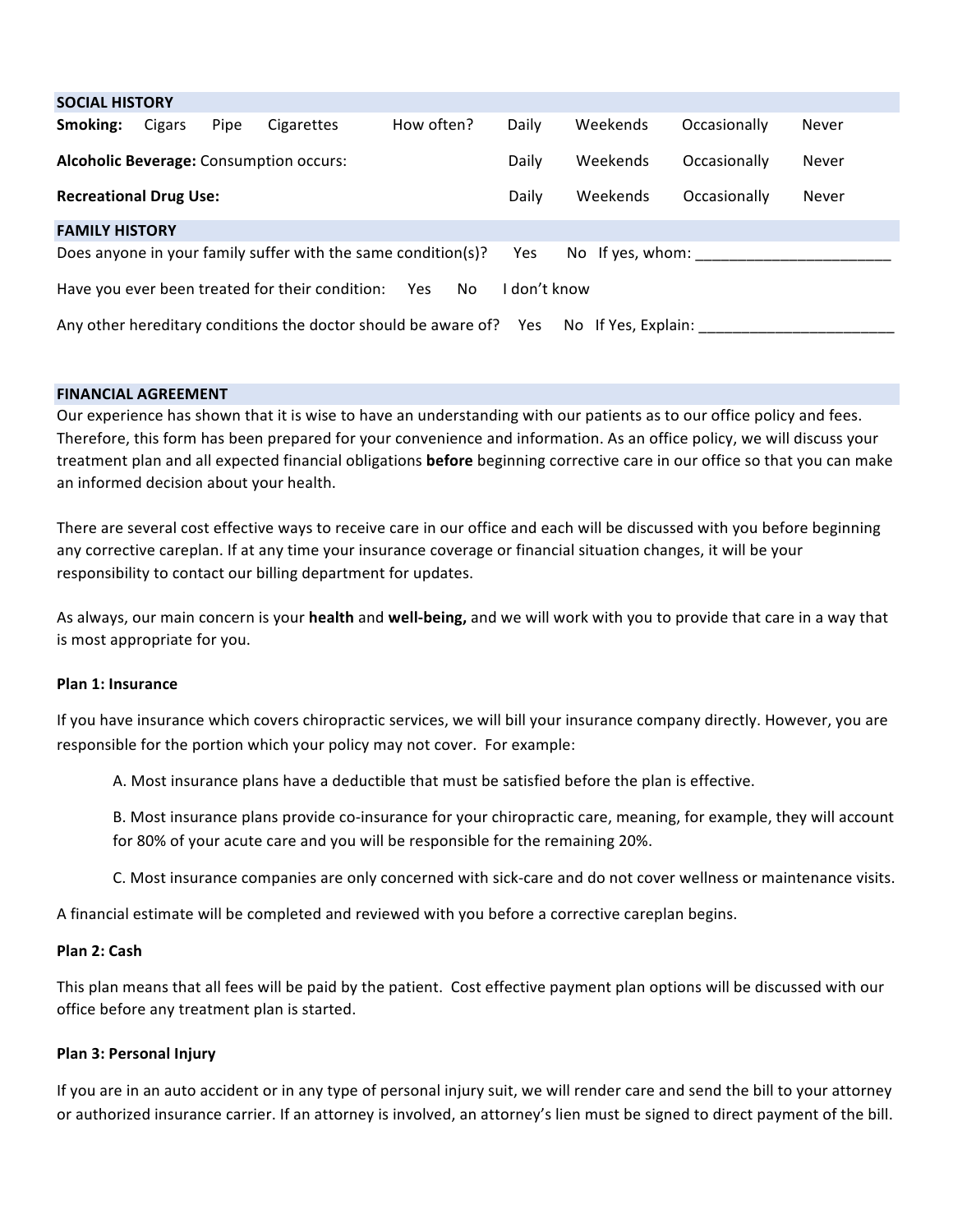The patient and attorney must keep our office up-to-date as to any changes or conditions in this case. If an insurance company is billed, benefits must be assigned to the doctor and an insurance form must be provided.

NO CHARGES WILL BE INCURRED IN OUR OFFICE WITHOUT PRIOR CONSENT FROM THE PATIENT. IF YOU EVER FEEL A CHARGE HAS BEEN MADE IN ERROR, PLEASE CONTACT OUR OFFICE IMMEDIATELY. YOU ARE ONLY RESPONSIBLE FOR SERVICES RENDERED.

I INTEND TO USE PLAN #\_\_\_\_\_\_\_\_\_\_ FOR THE CHIROPRACTIC CARE WHICH I NEED.

If for any reason the recommended chiropractic care is not completed, this agreement will apply only to the services actually completed and in no way obligates me to continue the course of treatment recommended. If care is discontinued, the balance due for care received up to that date is due in full within 30 days.

I agree to pay all costs of collection including reasonable attorney fees where collection is turned over to an attorney for collection. I hereby waive all rights of exemptions under the constitution and laws of the State of Alabama and the **United States of America.**

Patient or Authorized Person's Signature Date Completed

Doctor's Signature and the state of the state of the state of the state of the state of the state of the state of the state of the state of the state of the state of the state of the state of the state of the state of the

\_\_\_\_\_\_\_\_\_\_\_\_\_\_\_\_\_\_\_\_\_\_\_\_\_\_\_\_\_\_\_\_\_\_\_\_\_\_\_\_ \_\_\_\_\_ - \_\_\_\_\_ - \_\_\_\_\_

Patient's Name: \_\_\_\_\_\_\_\_\_\_\_\_\_\_\_\_\_\_\_\_\_\_\_\_\_\_\_\_\_\_\_\_\_\_\_\_\_ HR#:\_\_\_\_\_\_\_\_\_\_\_\_\_\_\_\_\_\_\_\_ Date:\_\_\_\_\_\_\_\_\_\_\_\_\_\_\_\_\_\_

\_\_\_\_\_\_\_\_\_\_\_\_\_\_\_\_\_\_\_\_\_\_\_\_\_\_\_\_\_\_\_\_\_\_\_\_\_\_\_\_ \_\_\_\_\_ - \_\_\_\_\_ - \_\_\_\_\_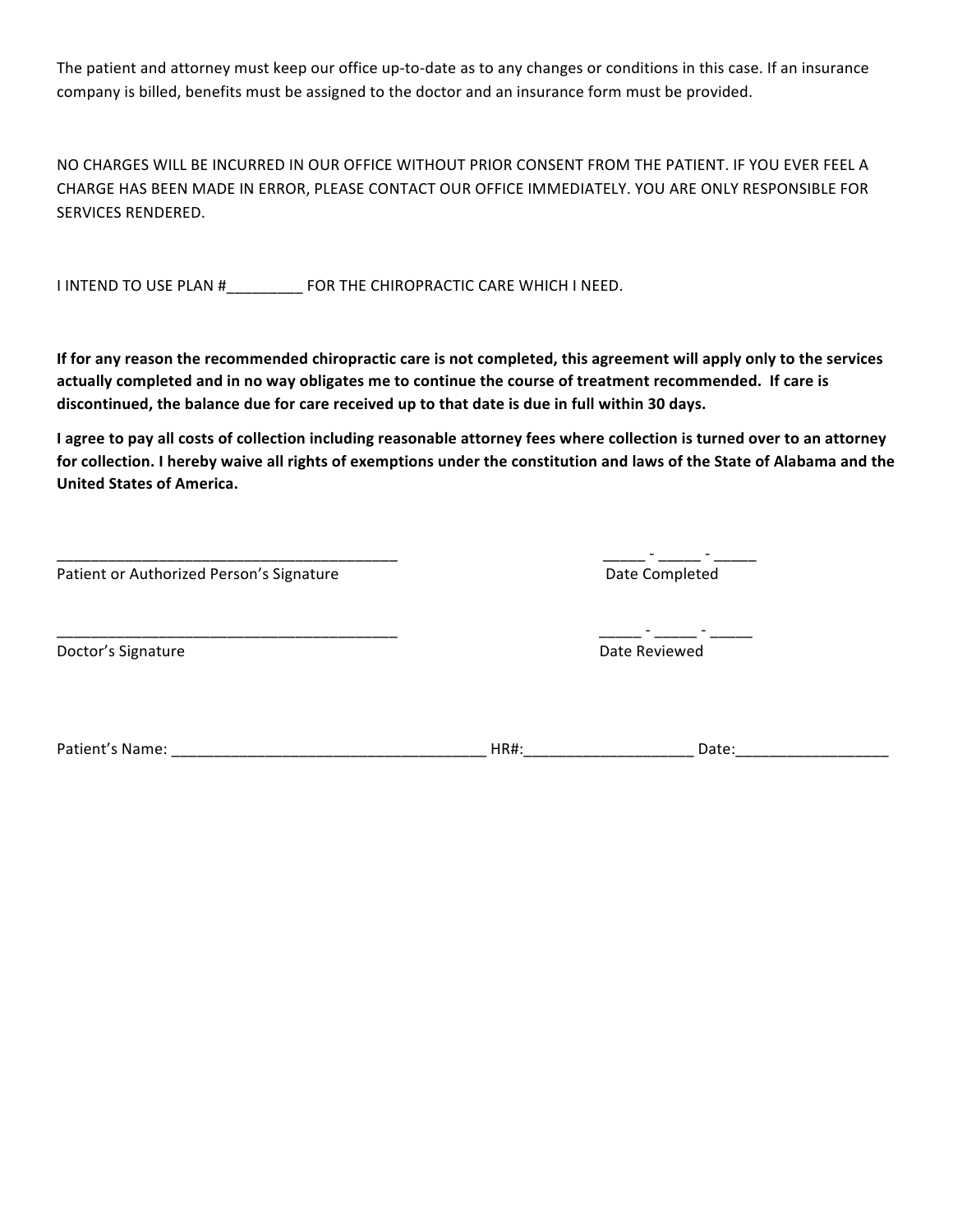

# REGARDING: Chiropractic Adjustments, Modalities, and Therapeutic Procedures:

I have been advised that chiropractic care, like all form of health care, holds certain risks. While the risk are most often very minimal, in rare cases, complications such as sprain/strain injuries, irritation of a disc condition, and although rare, minor fractures, and possible stroke, which occurs at a rate between one instance per one million to one per two million, have been associated with chiropractic adjustments.

Treatment objectives as well as the risks associated with chiropractic adjustments and, all other procedures provided at Relentless Chiropractic have been explained to me to my satisfaction and I have conveyed my understanding of both to the doctor. After careful consideration, I do hereby consent to treatment by any means, method, and or techniques, the doctor deems necessary to treat my condition at any time throughout the entire clinical course of my care.

| Patient or Authorized Person's Signature |  |
|------------------------------------------|--|
|                                          |  |

# $\frac{1}{\text{Date}}$

**Witness Initials** 

REGARDING: X-rays/Imaging Studies

FEMALES ONLY  $\rightarrow$  please read carefully and check the boxes, include the appropriate date, then sign below if you understand and have no further questions, otherwise see our receptionist for further explanation.

The first day of my last menstrual cycle was on  $\qquad \qquad$  (Date)

I have been provided a full explanation of when I am most likely to become pregnant, and to the best of my knowledge, I am not pregnant.

By my signature below I am acknowledging that the doctor and or a member of the staff has discussed with me the hazardous effects of ionization to an unborn child, and I have conveyed my understanding of the risks associated with exposure to x-rays. After careful consideration I therefore, do hereby consent to have the diagnostic x-ray examination the doctor has deemed necessary in my case.

Patient or Authorized Person's Signature **Date** Date **Date** Witness Initials

\_\_\_\_\_\_\_\_\_\_\_\_\_\_\_\_\_\_\_\_\_\_\_\_\_\_\_\_\_\_\_\_\_\_\_\_\_\_\_\_\_\_\_\_ \_\_\_/\_\_\_/\_\_\_ \_\_\_\_\_\_\_\_\_\_\_\_\_\_\_\_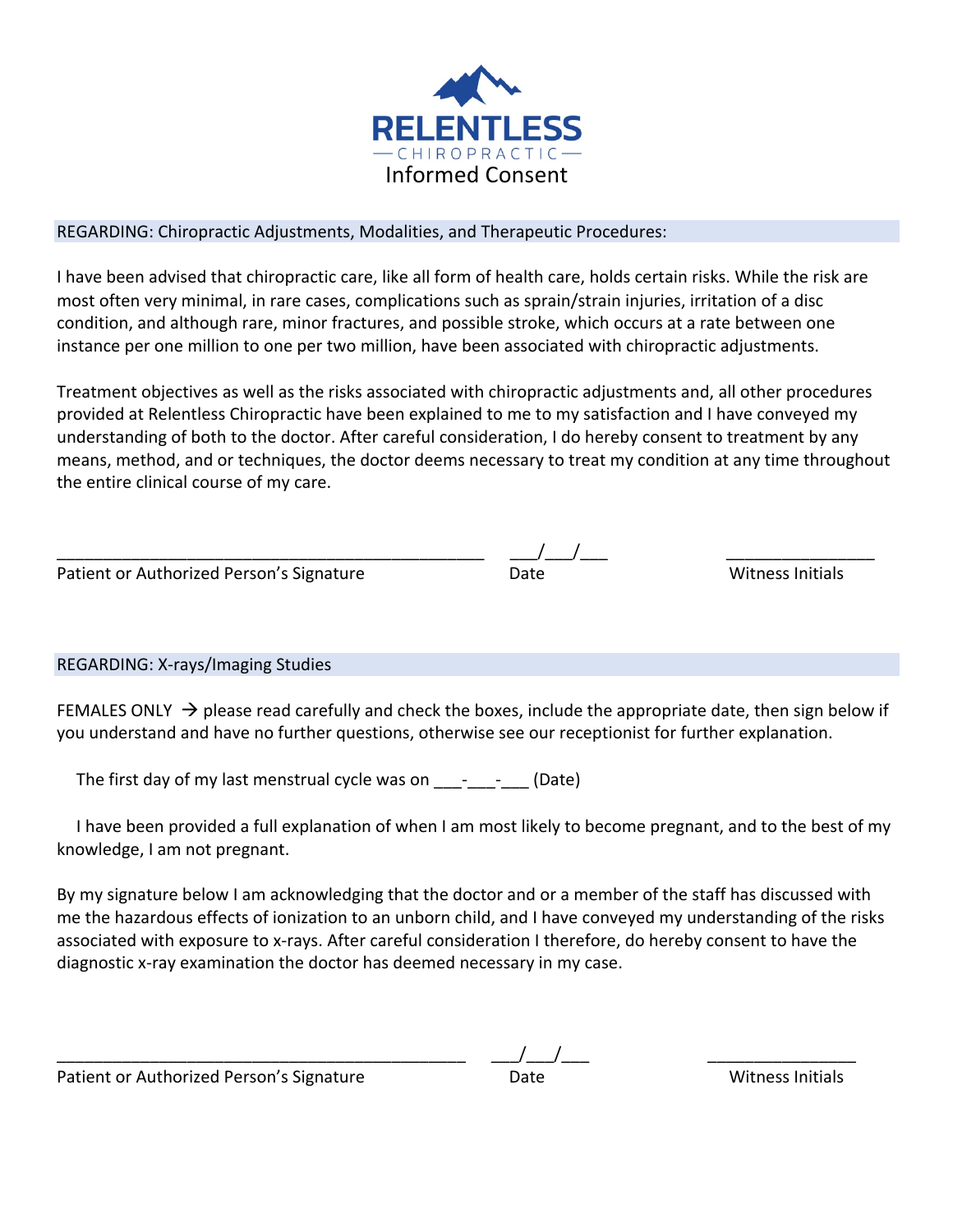# **RELENTLESS CHIROPRACTIC NOTICE OF PRIVACY PRACTICE**

This office is required to notify you in writing, that by law, we must maintain the privacy and confidentiality of your Personal Health Information. In addition, we must provide you with written notice concerning your rights to gain access to your health information, and the potential circumstances under which, by law, or as **dictated by our office policy,** we are permitted to disclose information about you to a third party without your authorization. Below is a brief summary of these circumstance. If you would like a more detailed explanation, one will be provided to you. In addition, you will find we have placed several copies in report folders labeled **'HIPAA'** on tables in the reception area.

# **PERMITTED DISCLOSURES:**

- 1. **Treatment purposes** discussion with other health care providers involved in your care.
- 2. **Inadvertent disclosures** open treating area mean open discussion. If you need to speak privately to the doctor, please let our staff know so we can place you in a private consultation room.
- 3. **For payment purposes** to obtain payment from your insurance company or any other collateral source.
- 4. **For workers compensation purposes** to obtain payment from your insurance company or any other collateral source.
- 5. **Emergency** in the event of a medical emergency we may notify a family member.
- 6. **For Public health and safety** in order to prevent or lessen a serious or eminent threat to the health or safety of a person or general public.
- 7. To Government agencies or Law enforcement to identify or locate a suspect, fugitive, material witness or missing person.
- 8. For military, national security, prisoner and government benefits purposes.
- 9. **Deceased persons** discussion with coroners and medical examiners in the event of a patient's death.
- 10. Telephone calls or emails and appointment reminders we may call your home and leave messages regarding a missed appointment or apprize you of changes in practice hours or upcoming events.
- 11. Change of ownership in the event this practice is sold, the new owners would have access to your PHI.

# YOUR RIGHTS:

- 1. To receive an accounting of disclosures.
- 2. To receive a paper copy of the comprehensive "Detail" Privacy Notice.
- 3. To request mailings to an address different than residence.
- 4. To request Restrictions on certain uses and disclosures and with whom we release information to, although we are not required to comply. If, however, we agree, the restriction will be in place until written notice of your intent to remove the restriction.
- 5. To inspect your records and receive one copy of your records at no charge, with notice in advance.
- 6. To request amendments to information. However, like restrictions, we are not required to agree to them.
- 7. To obtain **one copy** of your records at no charge, when timely notice is provided (72 hours). X-rays are original records and you are therefore not entitled to them. If you would like us to outsource them to an imaging center, to have copies made, we will be happy to accommodate you. However, you will be responsible for this cost.

# **COMPLAINTS:**

If you wish to make a formal complaint about how we handle your health information, then please call Sean Ostrowski, D.C. at (706) 642-4476. If he is unavailable, you may make an appointment with our receptionist to see him within 72 hours or 3 working days. If you are still not satisfied with the manner in which this office handles your complaint, you can submit a formal complaint to:

> DHHS, Office of Civil Rights 200 Independence Ave. SW Room 509F HHH Building Washington DC 20201